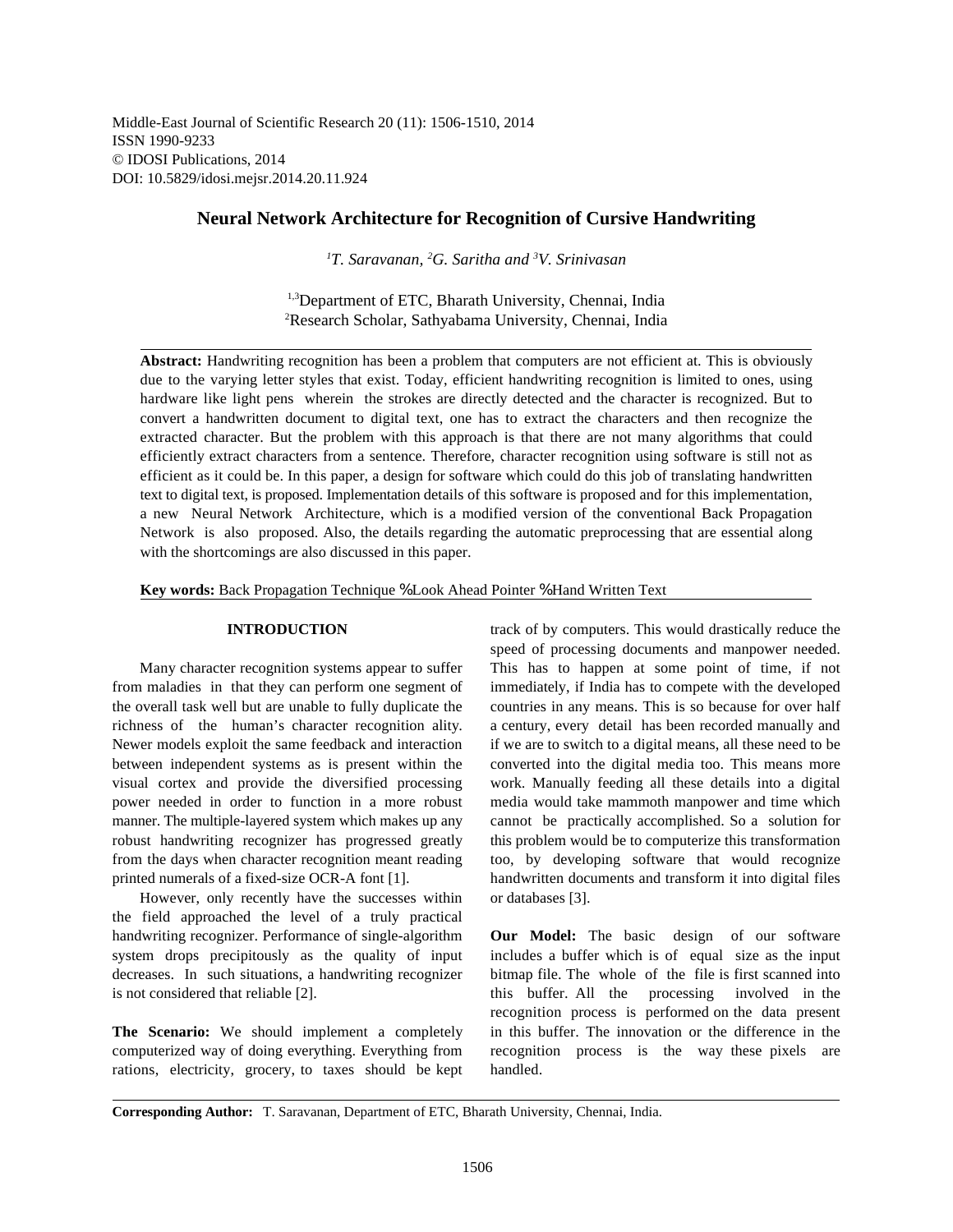making them not suitable for recognizing running letters. cursive form [7]. To avoid this, characters are not segmented before recognizing them [4]. **Implementation Using Back Propagation Networks:**

when the scanning is done. We use two simultaneous using a conventional back propagation network. scans, a vertical and horizontal one; feed them to two The network as usual can have one or two hidden layers. different neural networks. The number of output units is equal to the number of

performed, the pixels are fed into a neural network which recognized. is trained to identify the bases of various letters. Once the The number of units in the input layer is equal to the base of a letter is identified, the characters, in the order in sum of the number of units in the output layer and the which they appear in the sentence, are transferred to a maximum height of the character. The input to the network second buffer where the sentences are placed. This is consists of two different sets of data. where the vertical scan comes into play [5]. One set represents the pattern of the column of

pixels are fed into the second neural network which basically the output that is being fed back into the input identifies the characters based on the pixel pattern. layer. The output of the network would represent the So when each of the pixels is read, it is fed into the neural percentage match of the pattern so far scanned with the network which recognizes it at real time. But the output of various characters. So when this information is fed back this is not determined until the character is decided for as a part of the input and the other part being the sure [6]. information on the pattern, then the output depends on

**The Problem:** The problem here is that during such a real pattern [8]. time operation, letters like 'h' and 'b' could be recognized Based on this it is decided whether the pattern as 'l' before the complete character could be scanned. matches more with the characters or not. Thus when the So there is a need for an extra constraint which would percentage match exceeds a threshold, then the character make sure that this kind of real time processing does not is recognized. end up in wrong results. The constraint is brought in to But the problem with this implementation is that we the network such that the recognition of the character is would have to create a way to link the values representing based on the character recognized till the previous the percentage match with the patterns and the characters column of pixels and the current column. That is if a that they stand for. Instead of this, we refined the neural character (c1) has been recognized till the previous network so as to give a new architecture that would column of pixels and if the next few columns of pixels do perfectly suit the problem in hand. not take it closer to any other character in terms of the hamming distance, then the corresponding character is recognized. If the next few columns do take it closer to some other character then, the column till which the character (c1) was recognized is kept track of and then if it starts to deviate from that character then it is still recognized as c1 and the next character starts from the column next to c1. On the contrary, if it takes the recognition extremely close to some other character (c2), then the character is recognized as c2 and not c1. For example, 'l' could be c1 and 'b' could be c2. In that case, c2 is recognized. If some other character like 't' were in the following pixels, it might take the letter closer to 'b' but starts to deviate there after then it is recognized as l and some other character. Thus the

In the already existing software, first a raster scan is recognition could be performed at real time. Therefore the performed on the bitmap and each character is recognized recognition could be extended to scripts written in

We accomplish the recognition process as and The idea that we proposed can be easily implemented The key in this is that when a horizontal scan is characters present in the language that is being

The sentence buffer is scanned vertically and the pixels that are currently being analyzed. The other set is both the previously recognized patterns and the current

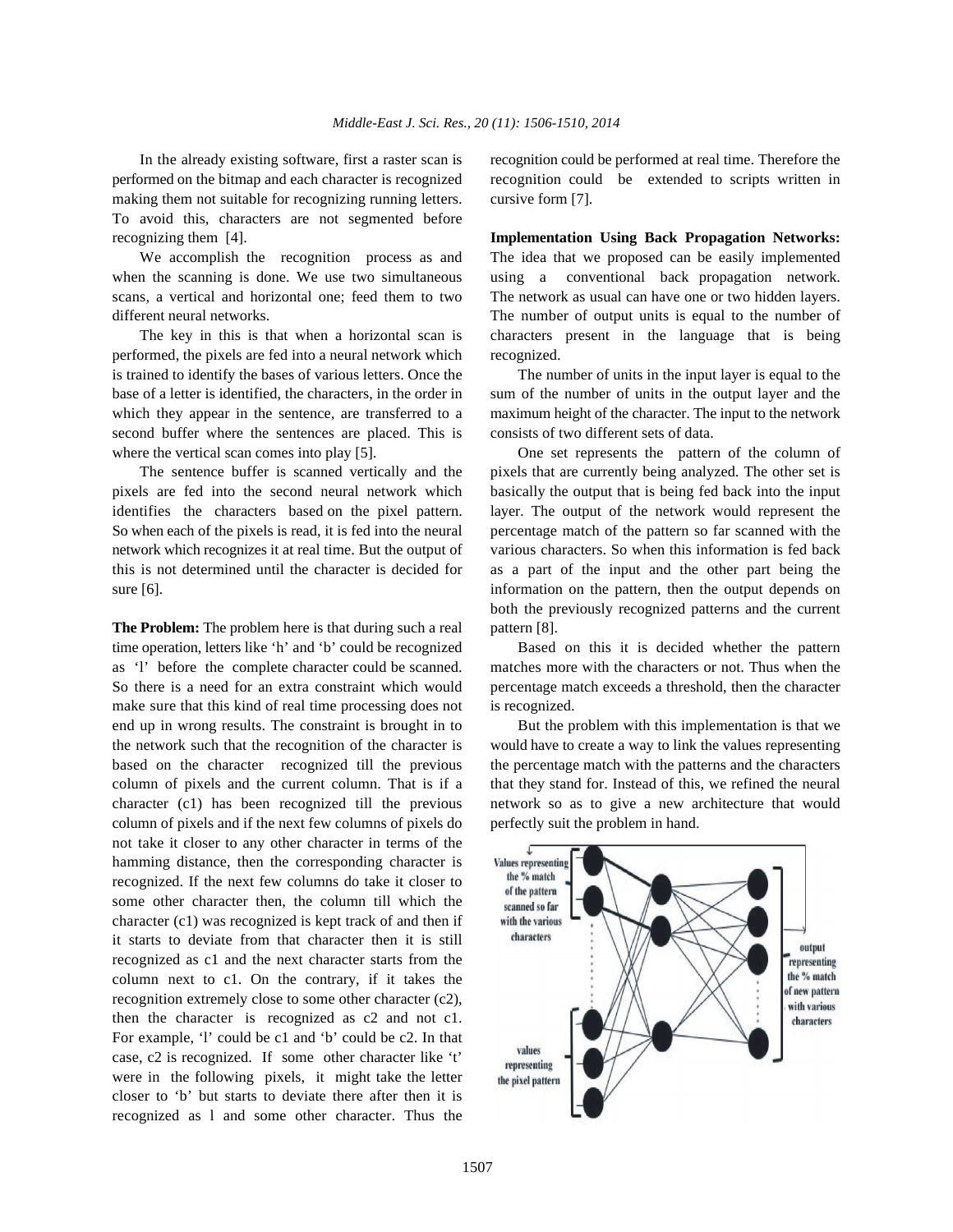The proposed idea for recognizing the handwritten pixels before which the character was recognized, then the document demand a network where in the state transition look ahead is performed. In case, the look ahead yields in during the analysis of each column of pixels could be a better match, then the marker is updated and the process represented. So we propose a new architecture of neural repeated. If the look ahead does not yield a better match, network that would suit this need. The network that we then the previously recognized character is taken into propose would accept inputs in each layer. The network account and the scanning is done from where the marker would have more hidden layers than the maximum points to. The training of this network could be done number of pixels forming the width of the characters [9]. using delta rule much the same way as in the case of back

character + look ahead length.  $\qquad \qquad$  only during the feed forward.



hidden layers in the fact that they take inputs too. the height and width of the pixels. Based on this info the The output of each layer would depend on the input it number of units and the layers in the network is chosen. receives from the previous layer as well as the input During the training, the input pattern happens to be the representing the pixel pattern. pattern of the character that is split into columns of pixels

**below:** Here  $P_{mn}$  is the array corresponding to the pixels of is done using the delta rule as the sentence. m is the number of layers and n is the maximum height of the character.

The first layer of the network takes the input as the pattern of pixels in the first column. The output is fed into the second layer as usual. But the difference is that the pattern in the second column is fed as the input to the But the problem with our architecture is that when

far corresponds to that character [10]. diagrams.

**The Custom-Made Neural Network Architecture:** On that case, a marker is set to mark the column of The no. of hidden layers = maximum width of each layer (pixel patterns) would be taken into account propagation network, except for the fact that the input for

> **The Training:** The training of our neural network would be done in a different fashion as compared to the other already existing models. In our architecture of neural network, we are literally treating each layer as both input as well as output layer. This means that during the training we'd have to establish a mechanism to take care of the changing character length. We solve this technique too by using the approach described before.

> The training used here is a supervised one. The training set includes the bitmap of the pattern that corresponds to a character and the value of the character that needs to be generated during the pattern recognition. The training itself is controlled by a program.

But these hidden layers do not behave exactly as forward. It is the job of this trainer module to identify **The Architecture of the Proposed Network Is Given** forward is synchronized with the input feed. The training The program's modules split the input pattern of a character into columns of pixels and input each column to the corresponding layer, synchronizing it with the feed and is fed into the corresponding layers so that the feed

$$
NET_{Pj}^{h} = \sum_{i=1}^{N} W_{ji}^{h} x_{pi} + q_{j}^{h}
$$
  
w(t+1)<sub>i</sub> = w(t)<sub>i</sub> + 2<sub>k</sub>x<sub>ki</sub>

second column. training for characters of smaller length like 'I', 'l' etc, Thus all the layers except the first accept two inputs, only a part of the network is trained and the rest of the one from the output of the previous layer and the pattern weights are left as such. Therefore the network would of the pixel from the corresponding pattern. Thus the not perform as expected if trained randomly. Therefore output of any of these layers would converge to the value this order is also determined by the training module. corresponding to a character if the pattern recognized so This effect could be explained using the following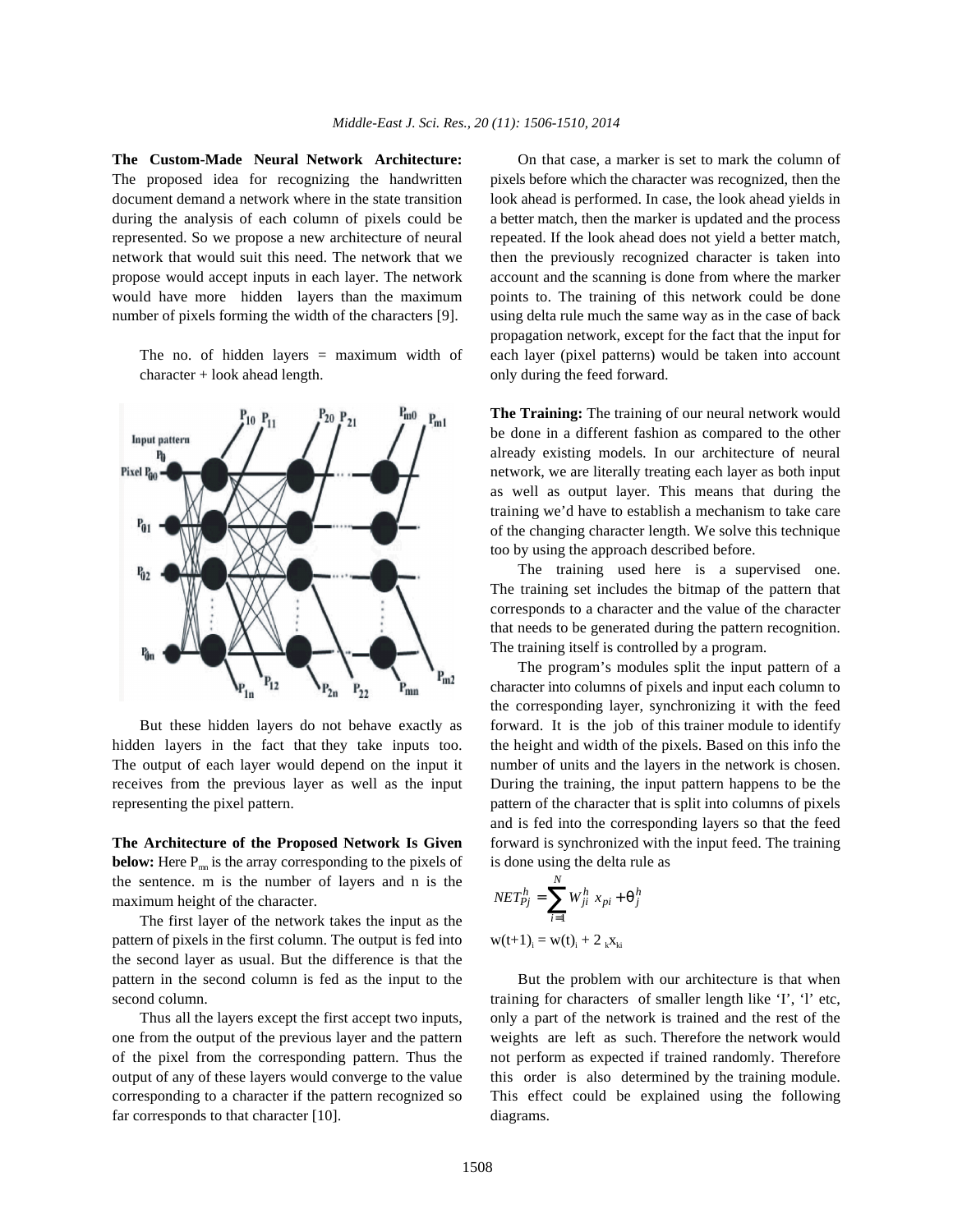The above network shows the nodes involved in the recognition of character 'w'. This shows that all the weights are adjusted during the training. But the diagram shown below is for the character 'l' wherein only the first layer is involved. So if we are to train the character 'l' after training the network for 'w' then some weights of the network is changed independent of the others which help in recognizing the characters.

We overcome this problem simply by training the characters of shorter width first and the longest at the end, thereby eliminating the scenario where in there would be independent change. The other option that we had to overcome this was to maintain individual personality files for each character and running a sequential processing on these files during the addition  $\binom{m}{k}$  Char\_match\_arr\_index = char\_match\_arr\_index + 1 of each column of pixels. But this method would be  $C$  repeat while (LookAhead() == TRUE and extremely time consuming.  $\begin{array}{cccc} \text{loc } k \text{ and } \text{c} \text{ at } k \leq 3 \end{array}$  o

- C repeat for  $j = 0,1,2,...$ , height of character C Char\_match\_arr\_index = char\_match\_arr\_index + 1 o Layer[0].output[j]=0; best\_match\_index = findmax(charmatch)
- 
- C repeat for pix\_index =  $0,1,2,...$ , length of sentence Char\_match[best\_match\_index]
- C read pix\_pattern\_buffer  $[pix\_index]$   $[]$  into C Pix\_index = Look\_ahead\_ptr $[best\_match\_index]$  o pix\_pattern\_vector [] layer\_index = 1;
- C Repeat for  $j = 0, 1, 2, \ldots$ , height of character C else

 $layer[layer~index].input[i] = func(layer[i-1].output[i],$  C Layer index = layer index + 1 pix\_pattern\_vector[j] C Pix\_index = pix\_index + 1

- C Propogate output to logical layer given by 9write string\_output to output file; layer index.
- 
- 
- 





- 
- 
- **Recognition Algorithm:** C Char\_match[char\_match\_arr\_index] = character  $Look\_ahead\_ptr[char\_match\_arr\_index] = pix\_index$ 
	- recognized.
	-
- C layer\_index = 1;  $C$  string\_concat(string\_output,
	-
	-
	-
	-

C If check(layer\_index) == TRUE **The Look Ahead:** As already discussed, when we go for C Look ahead ptr[char match arr index] = pix\_index a recognition based on the current and previous columns C Char\_match[char\_match\_arr\_index] = character of pixels, chances are that letters like 'b', 'P', 'K' etc recognized. o Match\_found = TRUE would be recognized as 'l' and some other character. To avoid this we need to look ahead of the column of pixels till which a character is recognized. That is if the hamming distance of the pattern so far recognized is close enough to a character to be recognized and from the next pixel if it starts deviating, then we would keep track of the column of pixels (p1) where the distance was minimum. From there on we would look ahead if the closeness increases with some other character. If it does, then the second character is given as the output and the column mark p1's value is changed to current column. If that is not the case, then the first character is given as the output and the next pattern is considered from p1.